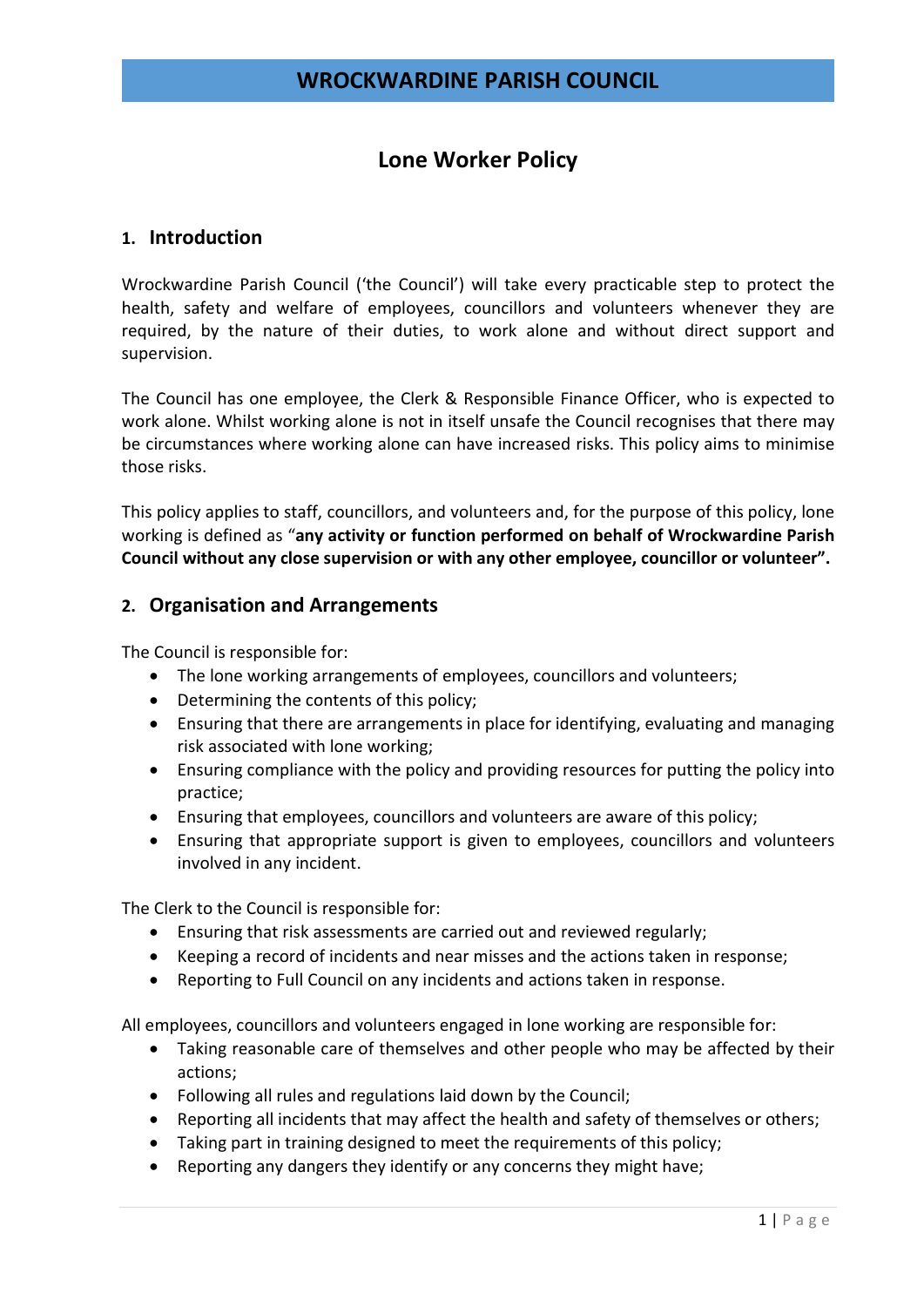- Recording full details of their lone working time using the "Overdue & Contact List" (Appendix A – confidential document);
- Recognising and assessing potentially high-risk activities before carrying out any work activity and putting in place appropriate arrangements to carry out the identified task safely to mitigate risk associated with working alone;
- In addition, and if appropriate, complete a form detailing visits from aggressive or potentially violent people. Any such forms or reports should be provided to the Chairman for appropriate action to be taken.

## 3. Lone Worker Guidance Councillors and Volunteers

Any councillor or volunteer working alone must:

- $\triangleright$  Carry their mobile phone and ensure it is sufficiently charged and switched on;
- $\triangleright$  At their discretion, carry a personal alarm supplied by the Council;
- $\triangleright$  Take reasonable care not to put themselves at undue risk. If they feel that they would be at particular risk unless additional precautions are taken, then they should discuss this with the Chairman or Vice-Chairman;
- $\triangleright$  Plan the visit and let another responsible adult know the time of leaving, where they are going and, an estimated time of return;
- E Leave a copy of "Overdue Procedure & Contact List" (Appendix  $A -$  confidential document) with the responsible adult;
- $\triangleright$  Try to avoid confrontation. If a situation becomes heated try to stay calm. If violence is threatened, withdraw if possible and use their mobile phone to summon assistance (999 for the Police). Heated arguments can suddenly escalate to the point at which violence is used and in practice there may be little time to call for help;
- $\triangleright$  Activate their personal alarm if they are in danger. The activation of the alarm may bring the attacker to their senses and persuade them to break off the attack;
- $\triangleright$  Please note: Personal alarms are not weapons and should only be used to startle an attacker and alert passers-by. Aggressive use of such alarms may actually inflame a situation. They emit a piercing noise and could damage hearing if held close to someone's ear;
- $\triangleright$  Ensure they are properly trained and have the skills and knowledge to do their job safely and without risks to health. If extra training is needed this should be discussed with the Chairman and Vice-Chairman;
- $\triangleright$  Avoid entering unattended sites or premises where practicable;
- $\triangleright$  Meet members of the public, by appointment only, at premises designated by the Council, namely Admaston House or Wrockwardine Parish Hall and, in the presence of the Clerk, or in the instance of the Clerk, a councillor or volunteer of choice.

Further guidance is available at HSE Guide INDG73 Working Alone, a copy of which is held with the Clerk.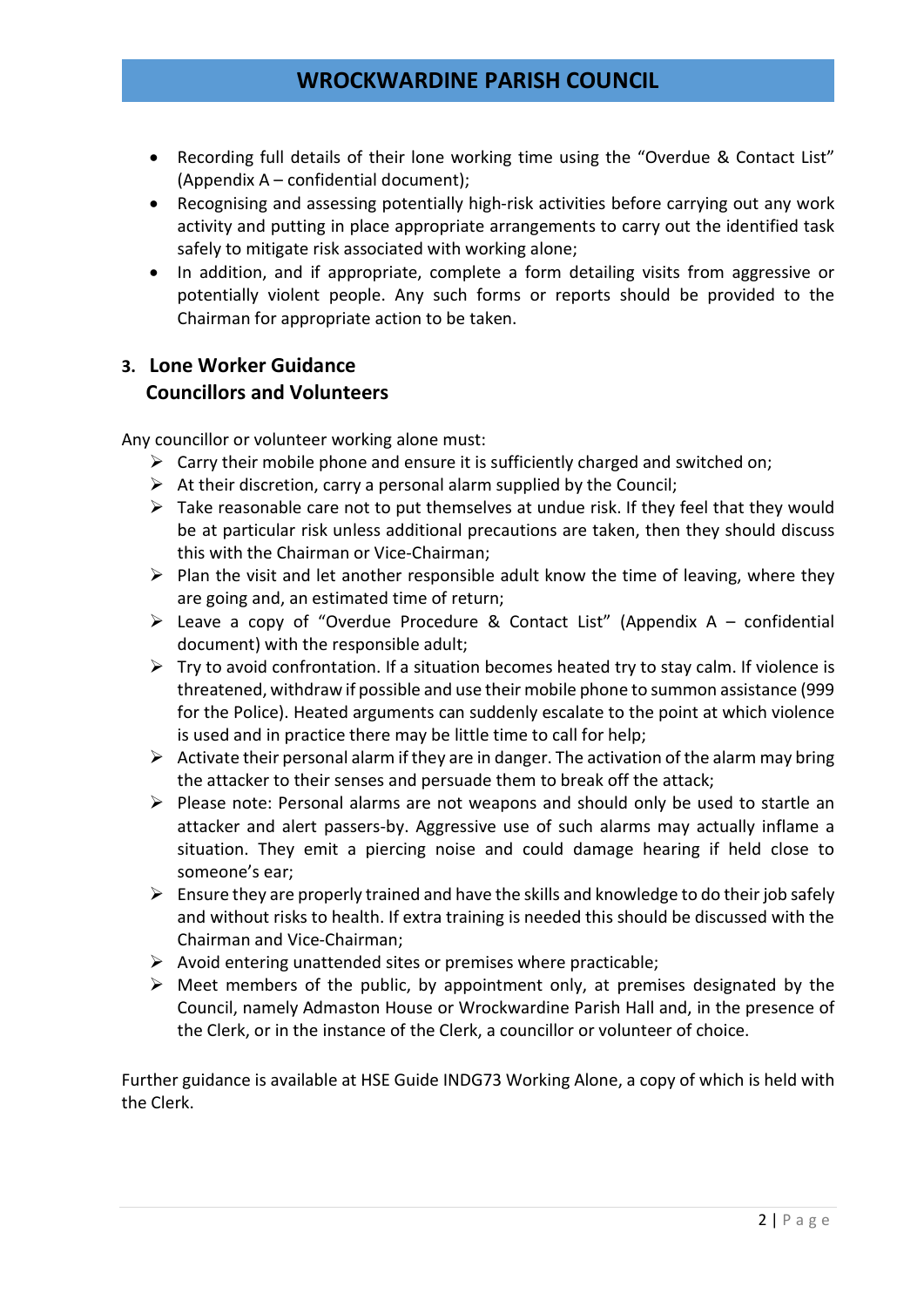## 4. Employees & Any Assigned Safepoint Users

The Council uses Safepoint, a certified BS8484:2016 lone worker safety provider. The Clerk & Responsible Finance officer is automatically enrolled with the scheme and any councillor or volunteer can be included in the scheme where the risk assessment identifies the need and the person requests it.

## 5. Safepoint Procedure

The procedure is a confidential document, updated with the relevant details of the individual user and issued to any designated Safepoint user by the Clerk.

## 6. Overdue Procedure (Non Safepoint Users)

Where a councillor or volunteer does not return from off-site at the stated time and no contact can be made by calling their mobile phone, the following procedure should be implemented:

### The Councillor

The responsible adult given the details of the councillor's off-site timetable must contact the Police with all relevant details. They should telephone the Clerk to advise them of the situation as soon as possible. The Clerk will contact the Chairman or Vice-Chairman and make them aware of the situation. If the Clerk is unavailable, the responsible adult should contact the Chairman or Vice-Chairman to make them aware of the situation.

### The Volunteer

The responsible adult given the details of the volunteer's off-site timetable must contact the Police with all relevant details. They should telephone the Clerk to advise them of the situation as soon as possible. The Clerk will contact the Chairman and Vice-Chairman and make them aware of the situation. If the Clerk is unavailable, the responsible adult should contact the Chairman or Vice-Chairman to make them aware of the situation.

In all cases the Police should be given the details as set out on the "Emergency Procedure & Contact List" together with a photograph if available.

Where an accident or death has occurred the Health & Safety Policy guidelines should be followed.

Where a violent incident has occurred, criminal proceedings, as advised by the Police, should be followed and, where injury has occurred, the Health & Safety Policy guidelines should be followed.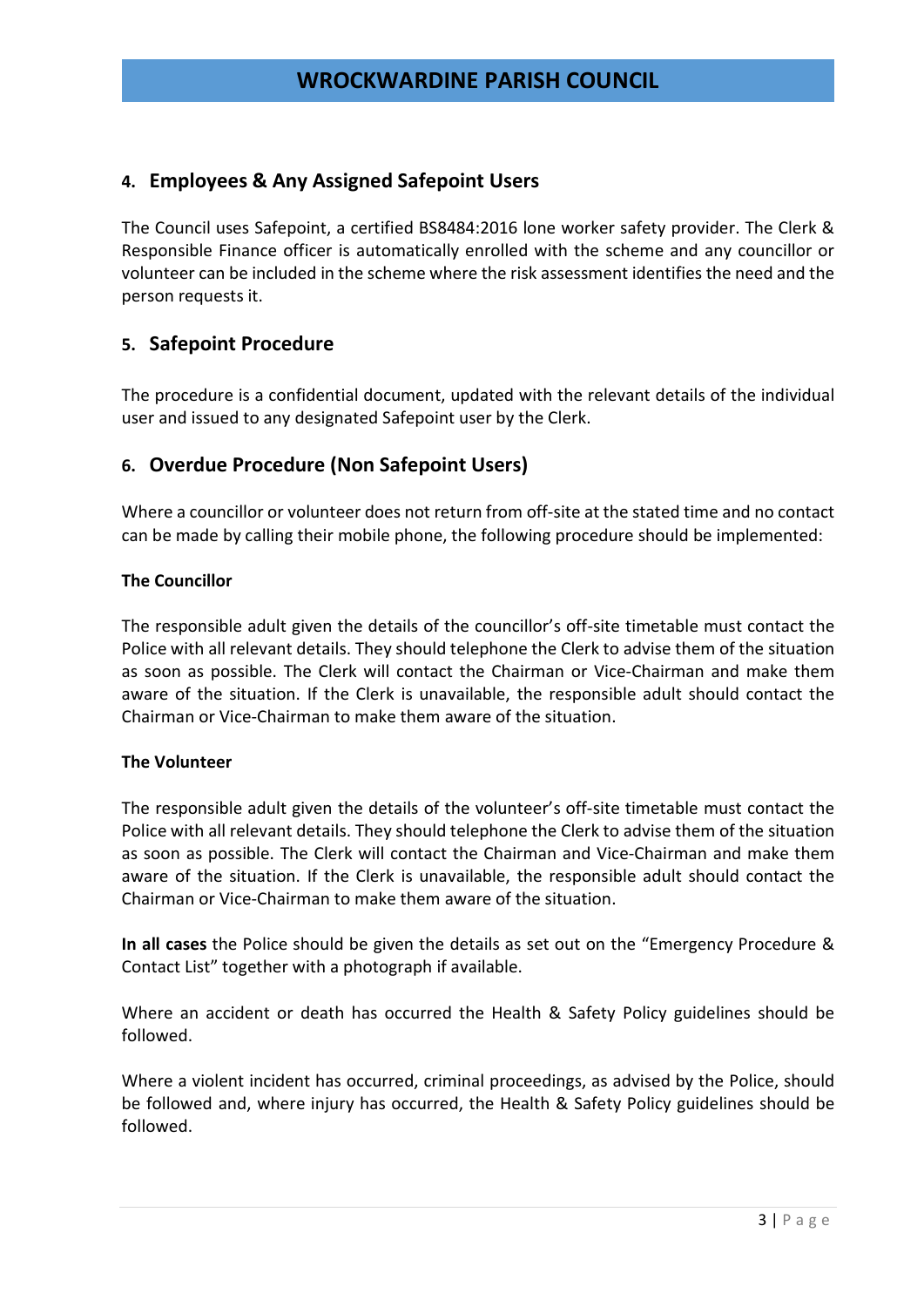Any incident that evokes the use of the Emergency Procedure should be reported, with full written details, at the next meeting of Full Council and, if necessary, action taken to prevent repeat occurrences.

| Policy V1 approved by Wrockwardine Parish Council: 9 <sup>th</sup> December<br>  2020 | <b>Review Date: May 2022</b> |
|---------------------------------------------------------------------------------------|------------------------------|
| Reviewed & amended by the Human Resources Committee 27/5/22                           | <b>Review Date: May 2023</b> |
| <b>Ratified by Full Council:</b>                                                      |                              |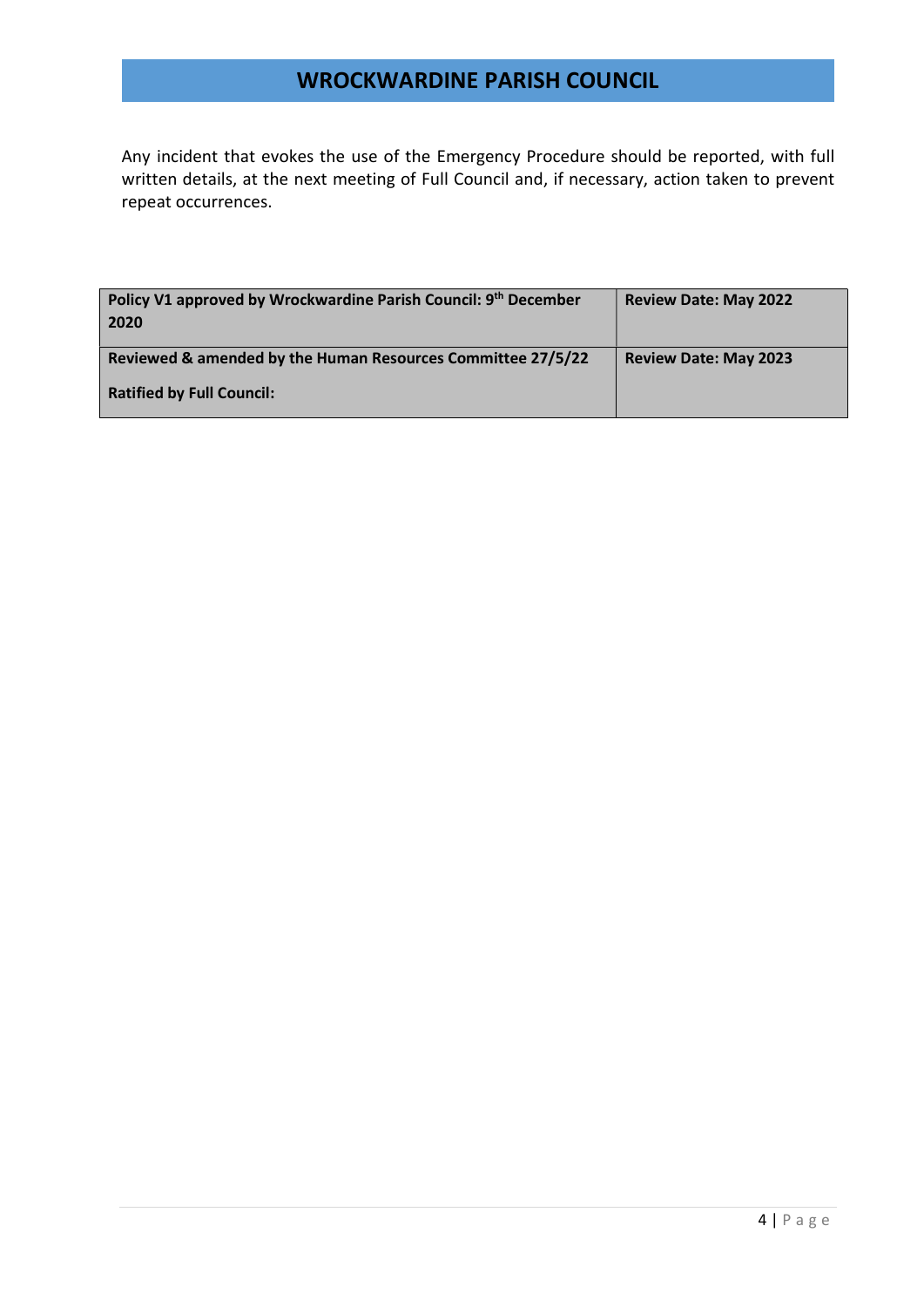### Appendix A

### Overdue Procedure & Contact List

| <b>Name</b>                                             |  |
|---------------------------------------------------------|--|
| Mobile telephone number                                 |  |
| Employee/councillor/volunteer                           |  |
| <b>Date of Birth</b>                                    |  |
| Details of visit (please state in order<br>of visiting) |  |
|                                                         |  |

Where a councillor or volunteer does not return from off-site at the stated time and no contact can be made by calling their mobile phone, the following procedure should be implemented:

### The Councillor

The responsible adult given the details of the councillor's off-site timetable must contact the Police with all relevant details. They should telephone the Clerk to advise them of the situation as soon as possible. The Clerk will contact the Chairman or Vice-Chairman and make them aware of the situation. If the Clerk is unavailable, the responsible adult should contact the Chairman or Vice-Chairman to make them aware of the situation.

### The Volunteer

The responsible adult given the details of the volunteer's off-site timetable must contact the Police with all relevant details. They should telephone the Clerk to advise them of the situation as soon as possible. The Clerk will contact the Chairman and Vice-Chairman and make them aware of the situation. If the Clerk is unavailable, the responsible adult should contact the Chairman or Vice-Chairman to make them aware of the situation.